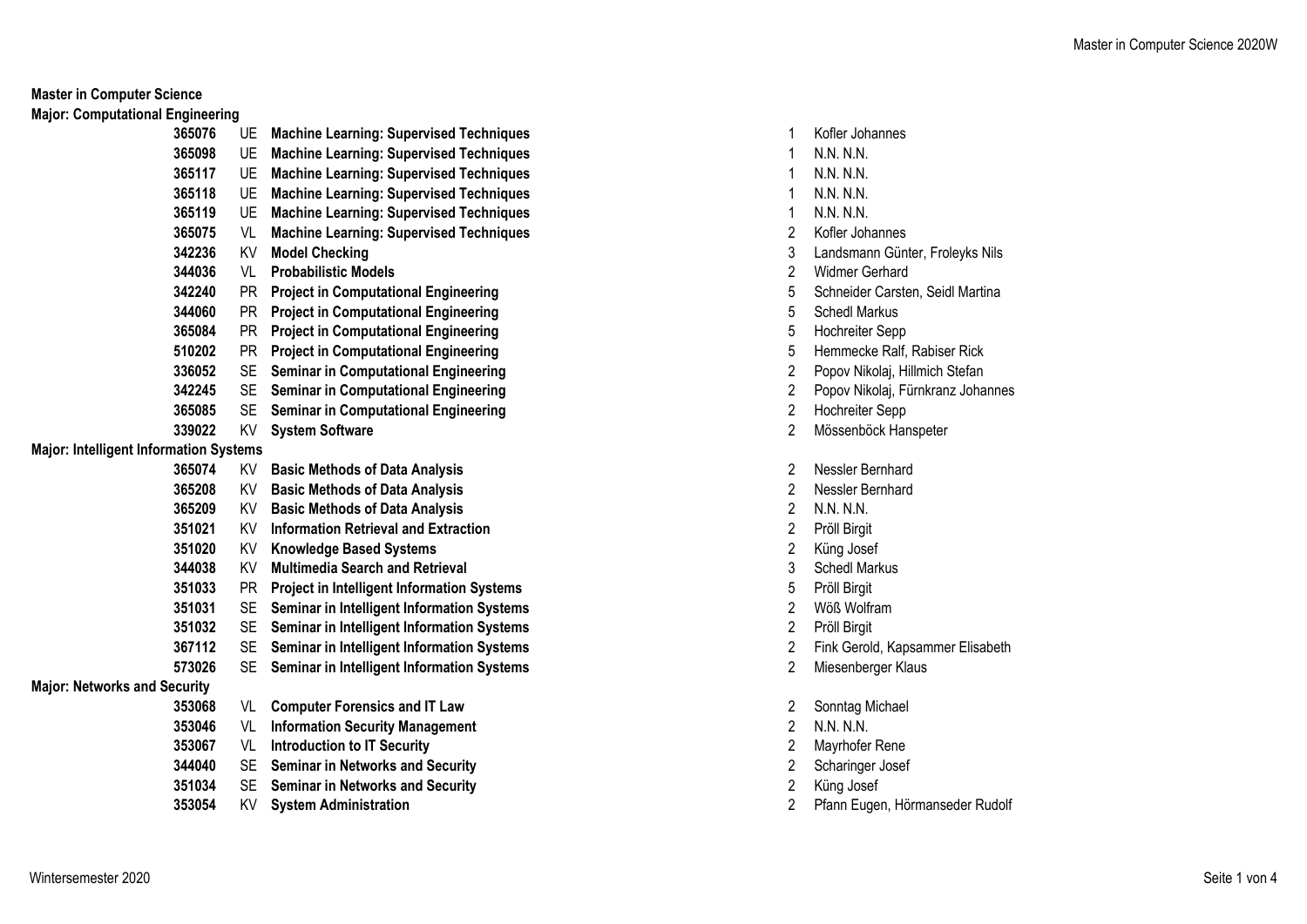| <b>Major: Pervasive Computing</b>  |           |                                                      |                |                                 |
|------------------------------------|-----------|------------------------------------------------------|----------------|---------------------------------|
| 340610                             | UE        | <b>Pervasive Computing: Design and Development</b>   |                | <b>Trendafilov Dari Borisov</b> |
| 340600                             | VL        | <b>Pervasive Computing: Design and Development</b>   | $\overline{2}$ | Ferscha Alois                   |
| 340510                             | UE.       | <b>Pervasive Computing: Systems and Environments</b> | 1              | <b>Trendafilov Dari Borisov</b> |
| 340500                             | VL        | <b>Pervasive Computing: Systems and Environments</b> | 2              | Ferscha Alois                   |
| 364032                             | <b>PR</b> | <b>Project in Pervasive Computing</b>                | 5              | Wöß Albrecht, Bimber Oliver     |
| 367032                             | <b>PR</b> | <b>Project in Pervasive Computing</b>                | 5              | Haindl Philipp, Kotsis Gabriele |
| 364030                             | <b>SE</b> | <b>Seminar in Pervasive Computing</b>                | 2              | Grünberger Stefan, Streit Marc  |
| 367002                             |           | SE Seminar in Pervasive Computing                    | $\overline{2}$ | Kotsis Gabriele                 |
| <b>Major: Software Engineering</b> |           |                                                      |                |                                 |
| 326013                             | KV        | <b>Formal Methods in Software Development</b>        | 3              | Schreiner Wolfgang              |
| 339019                             | KV        | <b>Principles of Programming Languages</b>           | $\overline{c}$ | Prähofer Herbert                |
| 343005                             | <b>PR</b> | <b>Project in Software Engineering</b>               | 5              | N.N. N.N., Grünbacher Paul      |
| 510209                             | <b>PR</b> | <b>Project in Software Engineering</b>               | 5              | N.N. N.N., Rabiser Rick         |
| 343002                             | <b>KV</b> | <b>Requirements Engineering</b>                      | 2              | Grünbacher Paul                 |
| 343006                             | <b>SE</b> | <b>Seminar in Software Engineering</b>               | 2              | N.N. N.N., N.N. N.N.            |
| 339022                             | KV        | <b>System Software</b>                               | $\overline{2}$ | Mössenböck Hanspeter            |
| <b>Major: Data Science</b>         |           |                                                      |                |                                 |
| 365075                             | VL        | <b>Machine Learning: Supervised Techniques</b>       | 2              | Kofler Johannes                 |
| 344036                             | VL        | <b>Probabilistic Models</b>                          | 2              | <b>Widmer Gerhard</b>           |
| 364028                             | VL        | <b>Visual Analytics</b>                              | 2              | <b>Streit Marc</b>              |
| 258401                             | VL        | <b>Data Warehousing</b>                              | 2              | Schütz Christoph Georg          |
| 258405                             | UE        | <b>Data Warehousing</b>                              | $\overline{2}$ | Schütz Christoph Georg          |
| 258406                             | <b>UE</b> | <b>Data Warehousing</b>                              | 2              | Schütz Christoph Georg          |
| 344061                             | <b>PR</b> | <b>Project in Data Science</b>                       | 5              | <b>Schedl Markus</b>            |
| <b>Electives</b>                   |           |                                                      |                |                                 |
| <b>General Electives</b>           |           |                                                      |                |                                 |
| 365062                             |           | UE Sequence Analysis and Phylogenetics               | 2              | Kloibhofer Sebastian, Rumetsh   |
| 365060                             | VL        | <b>Sequence Analysis and Phylogenetics</b>           | 2              | Aumayr Dominik, Klambauer G     |
| 367138                             | KV        | <b>Advanced Model Engineering</b>                    | $\overline{2}$ | Retschitzegger Werner           |
| 573003                             | KV        | <b>Assistive Technologies and Accessibility</b>      | 2              | Löberbauer Markus, Heumade      |
| 344011                             | VO        | <b>Biometrische Identifikation</b>                   | 2              | Scharinger Josef                |
| 367053                             | KV        | <b>Web Performance</b>                               | 2              | Kotsis Gabriele                 |
| 353073                             | KV        | <b>Cloud Security</b>                                | $\overline{2}$ | N.N. N.N.                       |
| 336058                             | KV        | <b>Emerging Computer Technologies</b>                | 3              | Mössenböck Hanspeter, Hillmi    |
| 342258                             | KV        | <b>Debugging</b>                                     | 2              | Seidl Martina                   |
|                                    |           |                                                      |                |                                 |

VL **Human/Computer Interaction** 2 Sonntag Michael, Miesenberger Klaus

| 1              | <b>Trendafilov Dari Borisov</b> |
|----------------|---------------------------------|
| $\overline{2}$ | Ferscha Alois                   |
| $\mathbf{1}$   | Trendafilov Dari Borisov        |
| $\overline{2}$ | Ferscha Alois                   |
| 5              | Wöß Albrecht, Bimber Oliver     |
| 5              | Haindl Philipp, Kotsis Gabriel  |
| $\overline{c}$ | Grünberger Stefan, Streit Ma    |
| $\overline{2}$ | Kotsis Gabriele                 |
| 3              | Schreiner Wolfgang              |
| $\overline{2}$ | Prähofer Herbert                |
| 5              | N.N. N.N., Grünbacher Paul      |
| 5              | N.N. N.N., Rabiser Rick         |
| $\sqrt{2}$     | Grünbacher Paul                 |
| $\overline{2}$ | N.N. N.N., N.N. N.N.            |
| $\overline{2}$ | Mössenböck Hanspeter            |
| $\overline{c}$ | Kofler Johannes                 |
| $\overline{c}$ | Widmer Gerhard                  |
| $\overline{c}$ | <b>Streit Marc</b>              |
| $\overline{2}$ | Schütz Christoph Georg          |
| $\overline{2}$ | Schütz Christoph Georg          |
| $\overline{2}$ | Schütz Christoph Georg          |
| 5              | <b>Schedl Markus</b>            |
|                |                                 |

- UE **Sequence Analysis and Phylogenetics** 2 Kloibhofer Sebastian, Rumetshofer Elisabeth
- VL **Sequence Analysis and Phylogenetics** 2 Aumayr Dominik, Klambauer Günter
- KV **Advanced Model Engineering** 2 Retschitzegger Werner
- KV **Assistive Technologies and Accessibility** 2 Löberbauer Markus, Heumader Peter
- 2 Scharinger Josef
- 2 Kotsis Gabriele
- KV **Cloud Security** 2 N.N. N.N.
- KV **Emerging Computer Technologies** 3 Mössenböck Hanspeter, Hillmich Stefan
- 2 Seidl Martina
-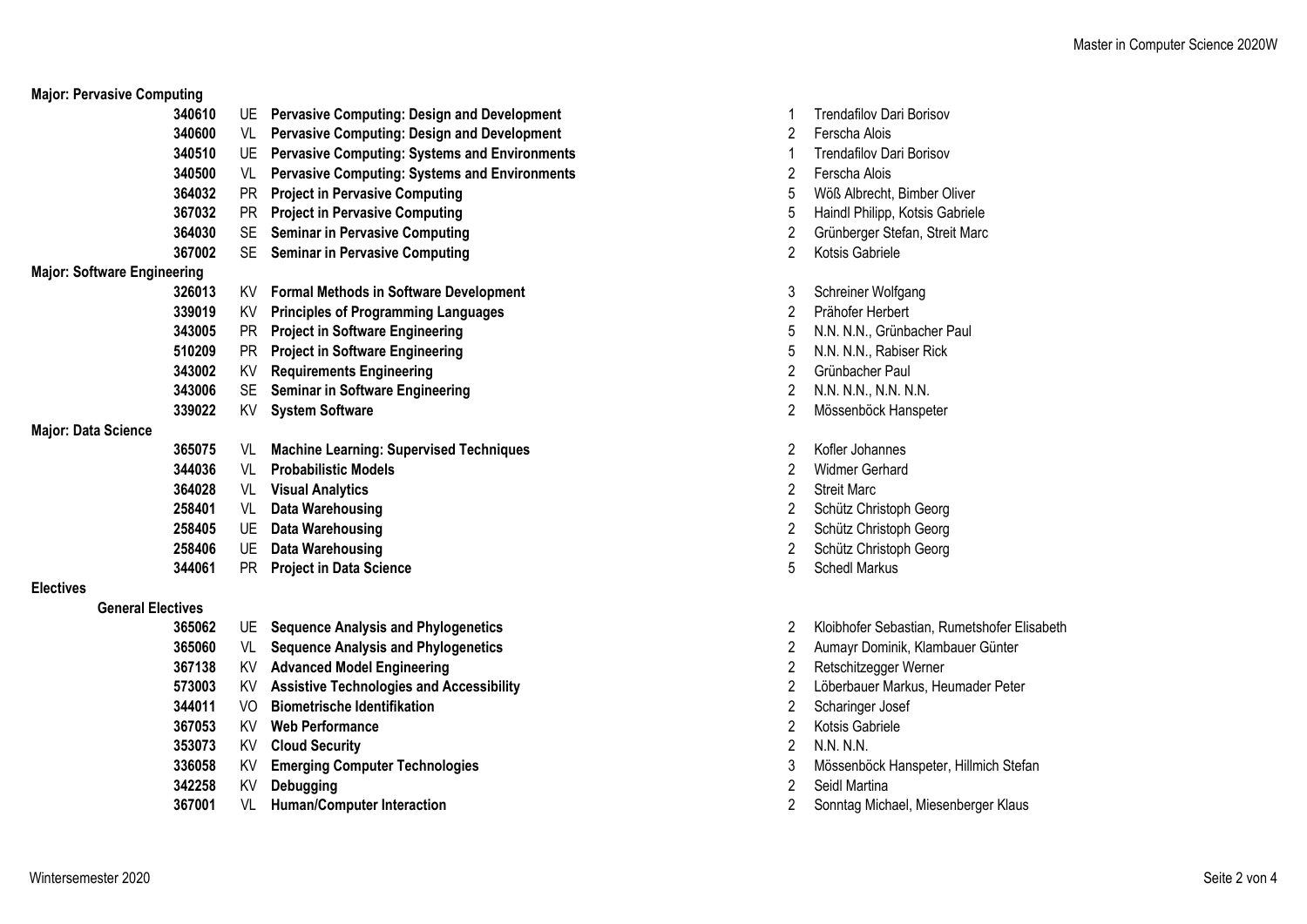|                       | 367008 | KV.  | <b>Mobile Computing</b>                                                        | 2              | Hummel Karin Anna                              |
|-----------------------|--------|------|--------------------------------------------------------------------------------|----------------|------------------------------------------------|
|                       | 344W02 | UE   | <b>Probabilistic Models</b>                                                    |                | Schlüter Jan                                   |
|                       | 344037 | UE   | <b>Probabilistic Models</b>                                                    |                | Primus Paul                                    |
|                       | 344072 |      | <b>UE</b> Probabilistic Models                                                 |                | Primus Paul                                    |
|                       | 366554 | KV   | <b>Statistik 2</b>                                                             | 2              | <b>Forstner Thomas</b>                         |
|                       | 336051 | KV   | <b>VLSI Design</b>                                                             | 2              | Schmickl Stefan                                |
|                       | 351022 | KV   | <b>Web Engineering</b>                                                         | 2              | Pröll Birgit                                   |
|                       | 326094 |      | UE Automated Reasoning                                                         |                | Schwaighofer Martin, Kutsia Teimuraz           |
|                       | 326109 |      | UE Automated Reasoning                                                         |                | Schwaighofer Martin, Kutsia Teimuraz           |
|                       | 3260D1 | VL   | <b>Design and Analysis of Algorithms</b>                                       | $\overline{2}$ | Kutsia Teimuraz                                |
|                       | 536010 | VO.  | <b>Ethics and Gender Studies</b>                                               | 2              | Hofmann Roswitha                               |
|                       | 536020 | VO l | <b>Ethics and Gender Studies</b>                                               | 2              | <b>Ernst Waltraud</b>                          |
|                       | 573002 | KV I | <b>Web Usability</b>                                                           |                | Miesenberger Klaus, Koutny Reinhard            |
|                       | 364002 |      | <b>UE</b> Visual Analytics                                                     |                | <b>Eckelt Klaus</b>                            |
|                       | 364005 |      | <b>UE</b> Visual Analytics                                                     |                | Adelberger Patrick                             |
|                       | 364006 |      | <b>UE</b> Visual Analytics                                                     |                | Adelberger Patrick                             |
|                       | 364007 |      | <b>UE</b> Visual Analytics                                                     |                | Adelberger Patrick                             |
|                       | 364046 | UE   | <b>Visual Analytics</b>                                                        |                | <b>Eckelt Klaus</b>                            |
|                       | 364047 |      | <b>UE</b> Visual Analytics                                                     |                | <b>Eckelt Klaus</b>                            |
|                       | 364048 | UE   | <b>Visual Analytics</b>                                                        |                | <b>Streit Marc</b>                             |
|                       | 364049 |      | <b>UE</b> Visual Analytics                                                     |                | <b>Streit Marc</b>                             |
| <b>Special Topics</b> |        |      |                                                                                |                |                                                |
|                       | 339349 | KV l | Java Performance Monitoring and Benchmarking                                   |                | Lengauer Philipp                               |
|                       | 339356 | KV.  | <b>Modern Front-End Web Development</b>                                        |                | Baumgartner Stefan                             |
|                       | 339358 | KV.  | <b>Introduction to Microcontrollers</b>                                        |                | Poth Miklos                                    |
|                       | 339359 | KV   | <b>Programming in Kotlin</b>                                                   |                | Prähofer Herbert, Fried Alexander              |
|                       | 353030 | KV   | <b>Android Security</b>                                                        |                | Mayrhofer Rene                                 |
|                       | 353039 | KV l | <b>Smartcards &amp; NFC</b>                                                    |                | <b>Roland Michael</b>                          |
|                       | 366541 | KV   | Data-Analysis in Medicine (Principles of Clinical Research)                    |                | Schimetta Wolfgang                             |
|                       | 510211 | KV l | <b>Cloud Computing from an Engineering Perspective</b>                         |                | Rabiser Rick, Bräuer Johannes, Grimmer Andreas |
|                       | 353060 |      | UE Computer Forensics and IT Law                                               |                | Sonntag Michael                                |
|                       | 339344 |      | KV Formal Specification of Software                                            | 2              | <b>Lightfoot David</b>                         |
|                       | 342291 | KV   | <b>ISABELLE - Tutorial on Formalising Logic</b>                                | 2              | <b>Fleury Mathias</b>                          |
|                       | 353001 | KV   | Pentesting                                                                     | 2              | Panholzer Peter, Eberstaller Felix             |
|                       | 531705 | KV.  | <b>Digitale Bildung &amp; Computational Thinking</b>                           | $\overline{2}$ | Sabitzer Barbara                               |
|                       | 531708 |      | Peer-Learning und Talente-Tausch in Informatik (Schwerpunkt Softwareentwicklun | 2              | Kröhn Corinna, Otto Korbinian                  |
|                       |        |      |                                                                                |                |                                                |

UE **Biostatistik in der klinischen Forschung** 2 Forstner Thomas